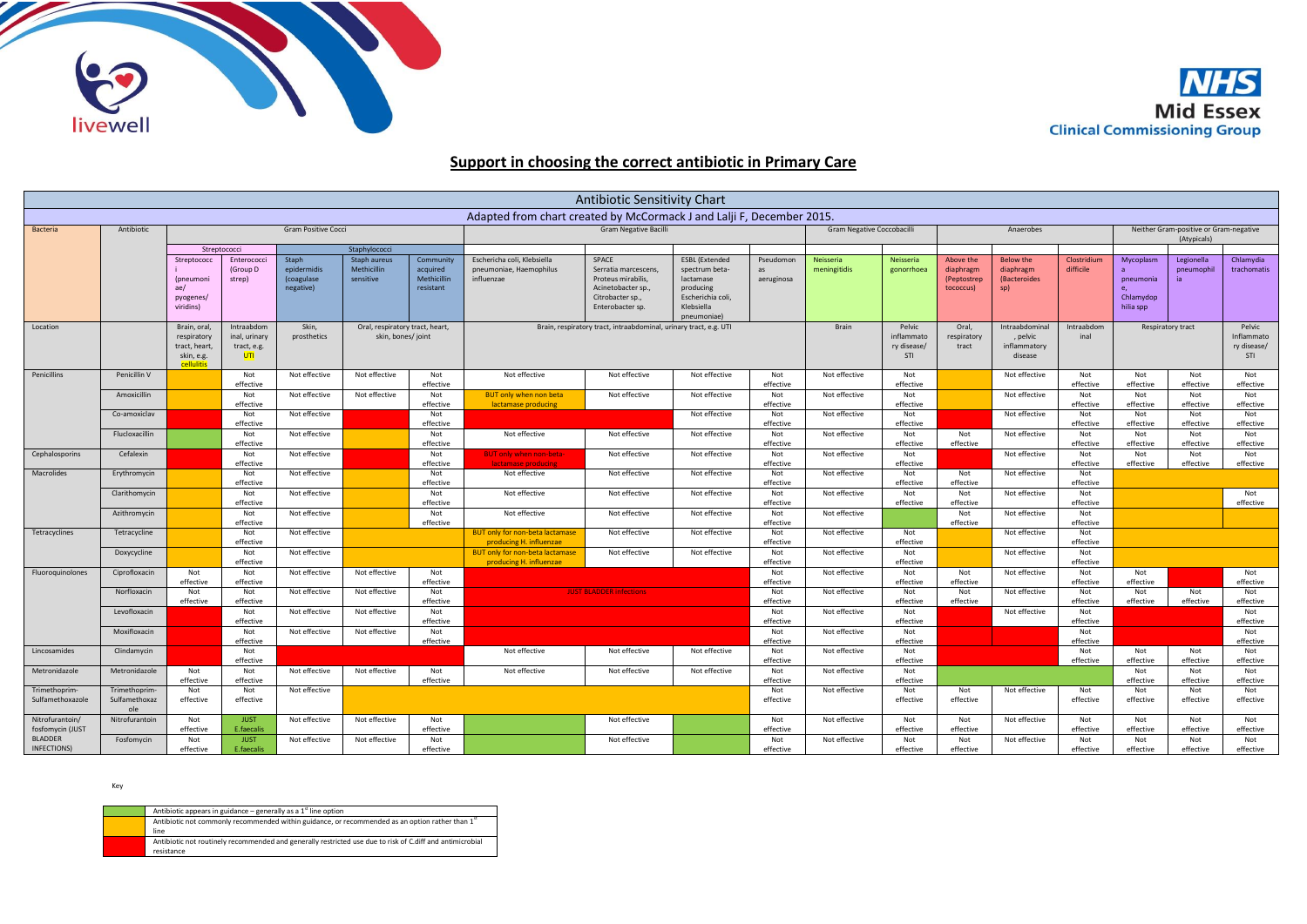



| Antibiotic class     | Bacteriostatic/Bactericidal | C.diff risk | Other risks/ warnings                                                 |
|----------------------|-----------------------------|-------------|-----------------------------------------------------------------------|
| Penicillin V/        | <b>Bactericidal</b>         | $++$        | Allergy                                                               |
| Amoxicillin/         |                             |             |                                                                       |
| Flucloxacillin       |                             |             |                                                                       |
| Co-amoxiclav         | <b>Bactericidal</b>         | $++/++$     | Allergy/Broad-spectrum                                                |
| Cephalosporins       | <b>Bactericidal</b>         | $+++$       | 10% of penicillin allergy patients also allergic to cephalosporins    |
| <b>Macrolides</b>    | Bacteriostatic              | $++$        | Interactions with other medicines frequent as enzyme inhibitors       |
| <b>Tetracyclines</b> | Bacteriostatic              | $+$         | Contra-indicated in children under 12                                 |
| Flouroquinolones     | <b>Bactericidal</b>         | $+++$       | Drug Safety Update warning:                                           |
|                      |                             |             | Disabling, long-lasting or potentially irreversible adverse reactions |
|                      |                             |             | affecting musculoskeletal and nervous systems have been reported      |
|                      |                             |             | very rarely with fluoroquinolone antibiotics. Fluoroquinolone         |
|                      |                             |             | treatment should be discontinued at the first signs of a serious      |
|                      |                             |             | adverse reaction, including tendon pain or inflammation.              |
| Clindamycin          | Bacteriostatic              | $+ + +$     |                                                                       |
| Metronidazole        | <b>Bactericidal</b>         |             | Interaction with alcohol                                              |
| Trimethoprim-        | <b>Bacteriostatic</b>       | $++$        | Significant interaction with methotrexate                             |
| Sulfamethoxazole     |                             |             |                                                                       |
| Nitrofurantoin       | <b>Bactericidal</b>         | $+$         | Contraindicated in patients with GFR<45mL/min                         |
| Trimethoprim         | <b>Bacteriostatic</b>       | $++$        | High prevalence of resistance. Significant interaction with           |
|                      |                             |             | methotrexate                                                          |
| Fosfomycin           | Bactericidal                | $\ddot{}$   |                                                                       |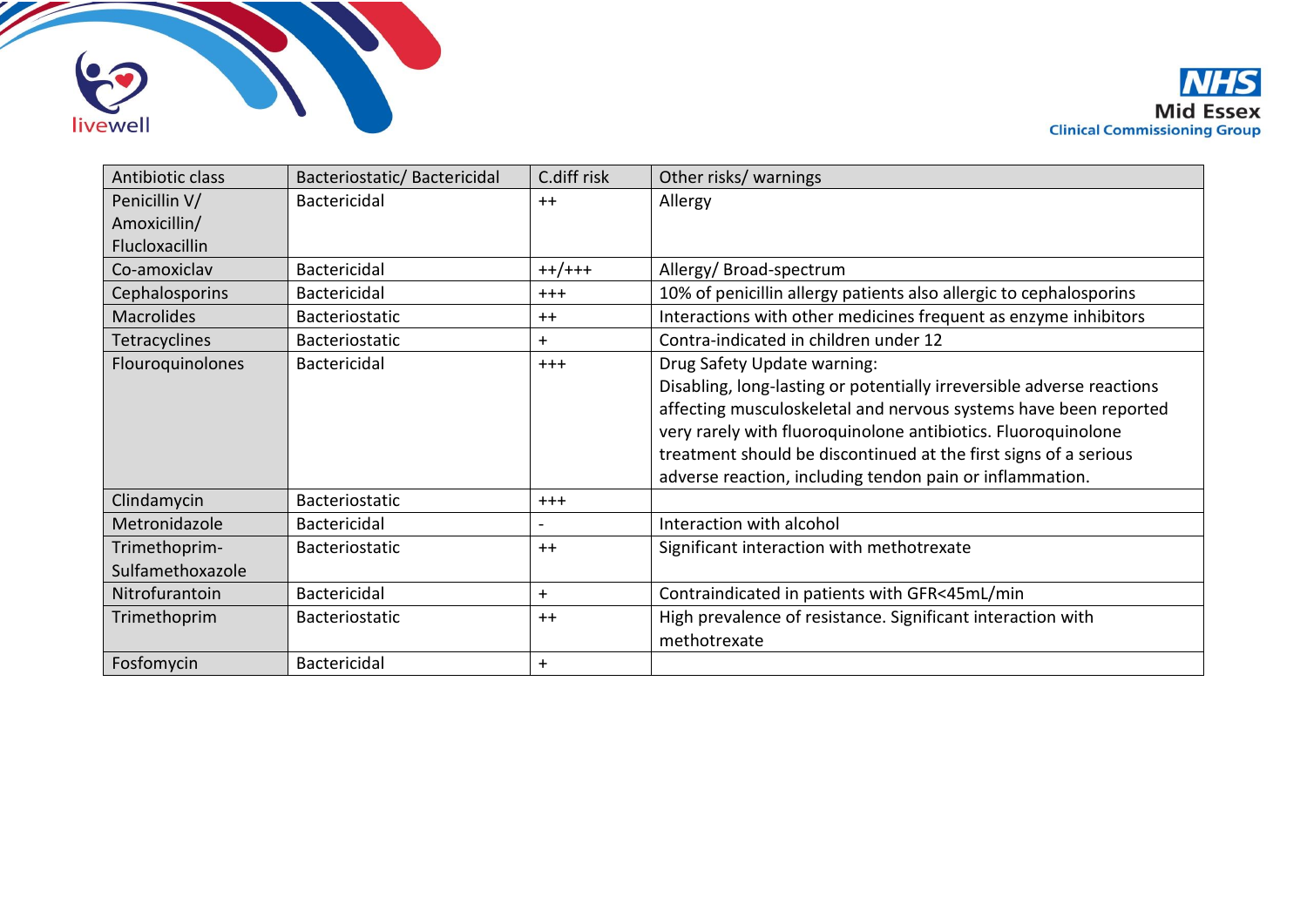

| <b>Condition</b>      | Potential pathogen                                                                                                           |  |  |  |  |  |
|-----------------------|------------------------------------------------------------------------------------------------------------------------------|--|--|--|--|--|
| GI                    |                                                                                                                              |  |  |  |  |  |
| <b>Diverticulitis</b> | Enterobacteriaceae: e.g. E. coli, Klebsiella sp, other aerobic gram-negative bacilli                                         |  |  |  |  |  |
|                       | Bacteroides sp and other anaerobic bacteria                                                                                  |  |  |  |  |  |
|                       | Enterococcus species: E. faecalis most common; E. faecium                                                                    |  |  |  |  |  |
|                       | P.aeroginosa uncommon: 3-15%                                                                                                 |  |  |  |  |  |
|                       | <b>Urinary</b>                                                                                                               |  |  |  |  |  |
| UTI                   | Enterobacteriaceae (E.coli 75-95%, Klebsiella sp)                                                                            |  |  |  |  |  |
| Uncomplicated         | S. saprophyticus                                                                                                             |  |  |  |  |  |
| female                | Enterococci and/or Streptococcus agalactiae (Group B Strep) in midstream urine cultures often produce false positive results |  |  |  |  |  |
| UTI                   | E.coli (75-95%)                                                                                                              |  |  |  |  |  |
| Uncomplicated         | Other Enterobacteriaceae                                                                                                     |  |  |  |  |  |
| male                  |                                                                                                                              |  |  |  |  |  |
| Respiratory           |                                                                                                                              |  |  |  |  |  |
| Community             | Strep. Pneumoniae                                                                                                            |  |  |  |  |  |
| acquired              | Atypical pathogens: Chlamydophila pneumoniae, C.psittaci, Legionella sp., M. pneumoniae                                      |  |  |  |  |  |
| pneumonia             | Viral                                                                                                                        |  |  |  |  |  |
|                       |                                                                                                                              |  |  |  |  |  |
| Acute infective       | Viruses (20-50%)                                                                                                             |  |  |  |  |  |
| exacerbation          | C. pneumoniae (5%)                                                                                                           |  |  |  |  |  |
| of COPD               | M. pneumoniae (<1%)                                                                                                          |  |  |  |  |  |
|                       | Strep. Pneumoniae, H. influenza and M. catarrhalis                                                                           |  |  |  |  |  |
| Skin and soft tissue  |                                                                                                                              |  |  |  |  |  |
| <b>Cellulitis</b>     | Streptococcus pyogenes (Groups A. B, C, G)                                                                                   |  |  |  |  |  |
|                       | Staphylococcus aureus (rare)                                                                                                 |  |  |  |  |  |